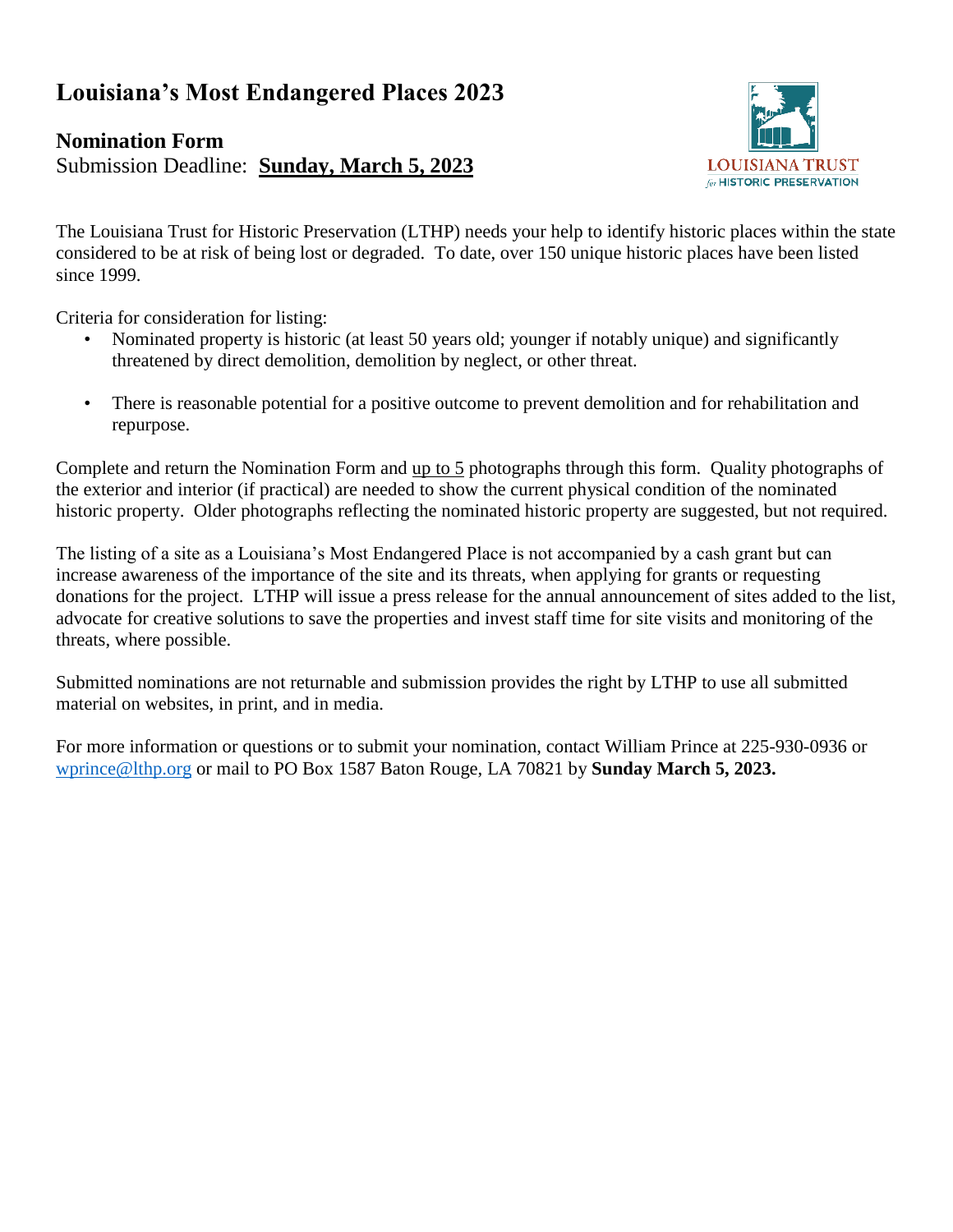## **Louisiana's Most Endangered Places 2023**

### **Nomination Form**

Submission Deadline: **Sunday, March 5, 2023**

# **LOUISIANA TRUST** for HISTORIC PRESERVATION

• Other former historic names (if applicable)

- **About the Site**
	- Name of Site
	- **Street Address**
	- City and Zip Code

#### **About the Site - History and Threats**

Year Built (estimates)

Please describe the history of the site including any significant events, people, architecture, and other features in full sentences. The more information the better! You can also attach more information at the end of this nomination form.

• Parish

Historic use or function of the site (or most recent)

#### **Status**

- Occupied
- Vacant

Nature of Threat

- Demolition
- Demolition by Neglect/Abandoned
- New Development
- For Sale
- Other
- Funding
- Climate Related/Environmental Causes
- Other  $\_$

Is there an imminent threat to the site known (demolition scheduled, etc.)? If so, describe.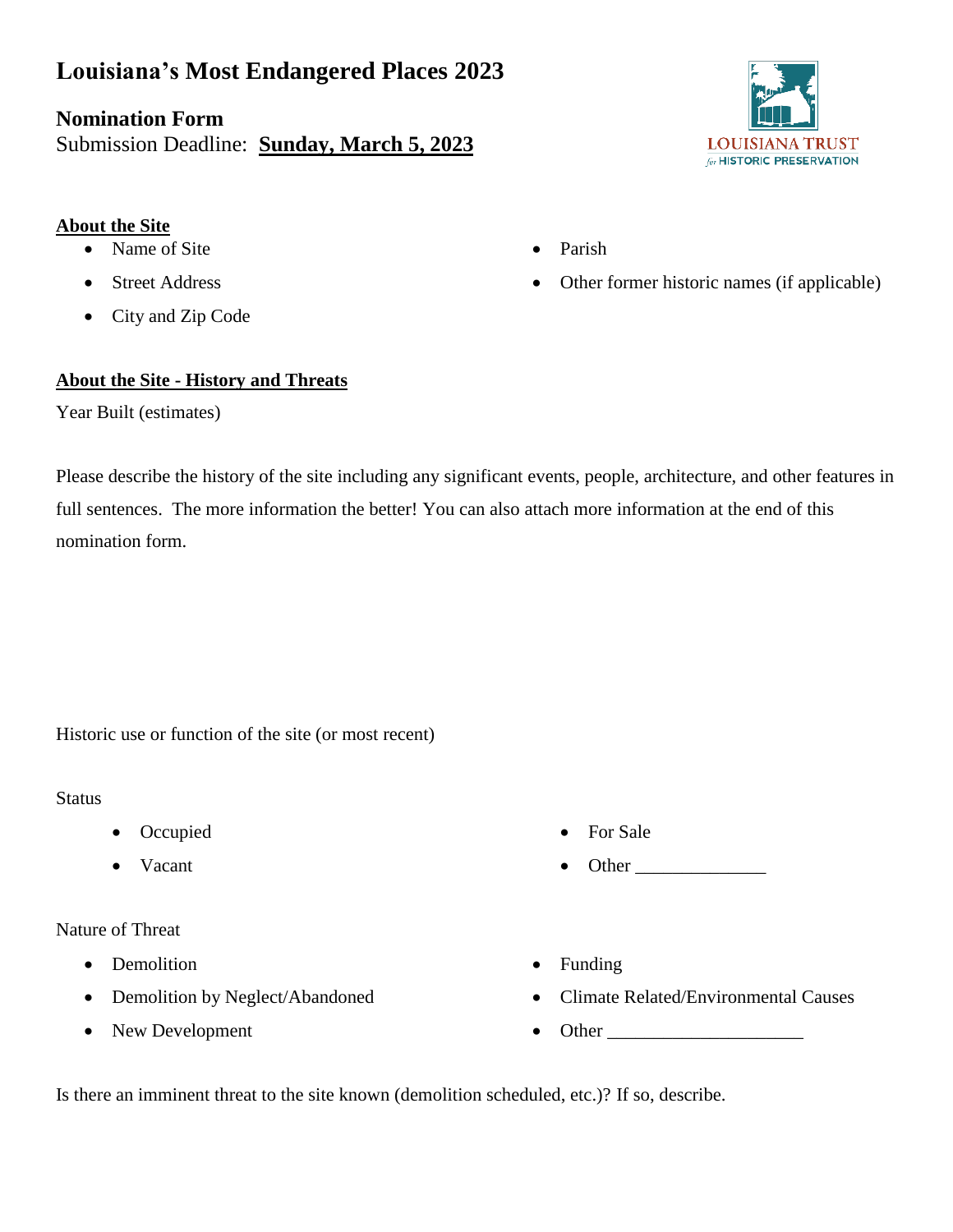#### **About the Site - Designations & Support**

Has the site been recognized as locally designated landmark or part of a local historic district?

- Yes
- No
- Is the site located with a designated Louisiana Cultural District?
	- Yes
	- No
	- Not Sure

Has the site been listed or determined eligible for the National Register of Historic Places?

- Yes, individually
- Yes, within a district
- No
- Not sure

Has the site previously been nominated or listed to MEP before?

- Yes, listed
- Yes, nominated
- No

Sites are typically not re-listed unless the threat has changed or is more pertinent. If previously listed, please describe new threats to the site.

Are there local/regional organizations or individuals that support or are involved in saving this site? If Yes, please list or comment N/A.

Are there any rehab plans or fundraising efforts for the site?

- Not Sure
- Other \_\_\_\_\_\_\_\_\_\_\_\_\_\_\_\_\_\_\_\_\_